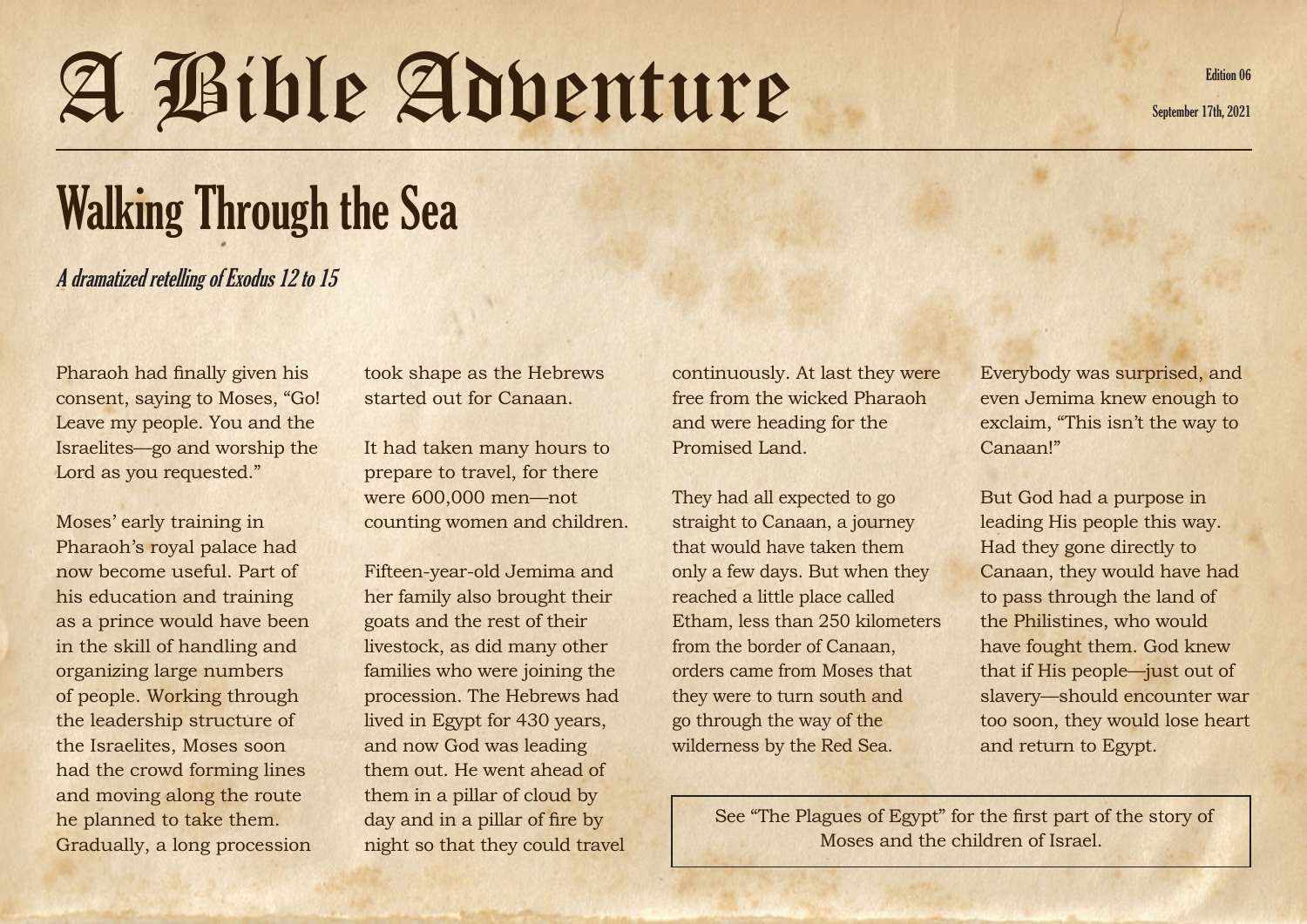On they went—in what seemed like the wrong direction. Jemima and her family watched the pillar of cloud all that day to see whether it would turn and go where they thought it should. Instead, it slowly came to a place on the shores of the Red Sea. Here Moses told the people to pitch camp for the night and rest, just as the Lord had instructed him to do.

Suddenly, a man sounded a cry of alarm and pointed back to the way they had just come. In the midst of a distant cloud of dust were advancing horsemen, chariots! The *Egyptians*!

Back in Egypt, when Pharaoh and his counsellors realized that they could no longer count on the Hebrew people as part of their workforce, they became angry.

"What have we done?" they said. "Let us get them back!" So Pharaoh readied his army for war.

When the Hebrews saw the chariots approaching, they realized they were trapped by the Red Sea on one side and the pursuing Egyptians on the other.

Terrified, they cried to the Lord, and began to complain to Moses, "Was it because there were no graves in Egypt that you brought us to the desert to die? It would be better for us to serve the Egyptians than to die in the desert!"

"Fear not!" Moses cried to the people. "Stand still and see the salvation of the Lord, which He will show to you today. The Egyptians that

you have seen today, you will never see again. The Lord will fight for you, and you shall hold your peace."

Just as Moses was speaking, the pillar of cloud shifted mysteriously toward the onrushing Egyptians and became a barrier between them and the Hebrews. As night fell, the cloud brought dense darkness to the Egyptians while shedding a comforting glow upon the camp of Israel. The entire night, Pharaoh's host was prevented from coming near.

Moses, left alone, knelt in prayer, and God said, "Speak to the children of Israel so that they will go forward."

But forward to where? There was only one way forward across the Red Sea!

Moses stretched out his hand over the sea, and all that night, God drove the sea back with a strong east wind and the waters were divided. A wall of water stood on the right hand and on the left hand, and the opened seabed between had turned into dry land.

## "Forward!" shouted Moses.

"Forward!" shouted the leaders of Israel, passing on the word of command. "Forward! Everybody forward!"

God hadn't failed! The way of escape had come, and soon Jemima and her family were walking along that miraculously dry seabed along with thousands of people with oxen, cows, donkeys, goats, and sheep, moving as quickly as their feet could carry them.